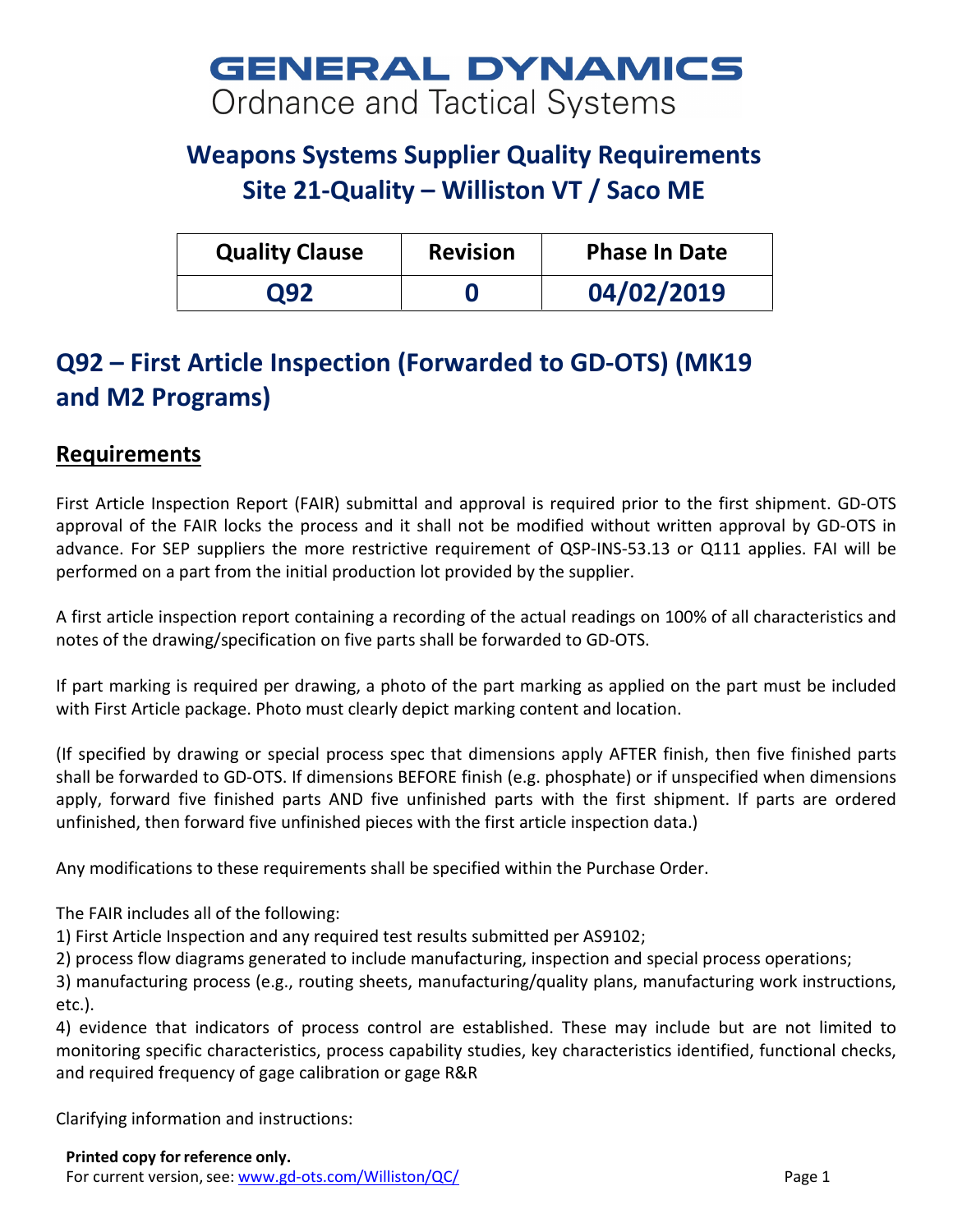**GENERAL DYNAMICS** 

Ordnance and Tactical Systems

#### **Weapons Systems Supplier Quality Requirements Site 21-Quality – Williston VT / Saco ME**

1) AS9102 forms, or equivalent, shall be used to document the results of the first article inspection as required in the specification. These forms may be generated by any media, but must contain all the information required by AS9102.

2) Report actual dimensions/results for all characteristics as well as applicable drawing notes.

3) Multi-cavity molds/dies require each cavity to be qualified.

4) The supplier shall forward the FAIR along with applicable material or test data/certifications (e.g., NDT, painting, plating, composition, X-ray, functional testing, etc.) with the lot.

5) The supplier is required, unless permission is granted contractually, to use the same unit of measure as specified in the technical data package when reporting inspection.

6) A representative of the supplier's Quality Department shall review, sign, and date the report

Following GD-OTS review and approval of the initial FAIR, resubmission is required in the event of changes as delineated in QSP-TMP-10.0.1 which is available through the GD-OTS Supplier Portal (https://www.secure.GD-OTS.com/main/sign\_on.asp). Always reference the online document for current requirements.

A FAIR is required for all products except for the following:

1) standard catalog items (ref. AS9102 Standard Catalog Hardware, FAR 2.101 Commercial Item definitions); 2) raw material; or,

3) product covered by a military/industry standard or specification.

Q92T – First Article Inspection, BAE Contract Requirement, 1 year lapse

First Article Inspection Report (FAIR) must be submitted to Supplier Quality Assurance and approval received before shipping material. Do not include the FAIR with the first material shipment. GD-OTS approval of the FAIR locks the process and it shall not be modified without written approval by GD-OTS in advance. For SEP suppliers the more restrictive requirement of QSP-INS-53.13 or Q111 applies. FAI will be performed on a part from the initial production lot provided by the supplier.

Any modifications to these requirements shall be specified within the Purchase Order.

The FAIR includes all of the following:

1) First Article Inspection and any required test results submitted per AS9102;

2) process flow diagrams generated to include manufacturing, inspection and special process operations;

3) manufacturing process (e.g., routing sheets, manufacturing/quality plans, manufacturing work instructions, etc.).

4) evidence that indicators of process control are established. These may include but are not limited to monitoring specific characteristics, process capability studies, key characteristics identified, functional checks, and required frequency of gage calibration or gage R&R.

5) If part marking is required per drawing, a photo of the part marking as applied on the part must be included with First Article package. Photo must clearly depict marking content and location.

Clarifying information and instructions: